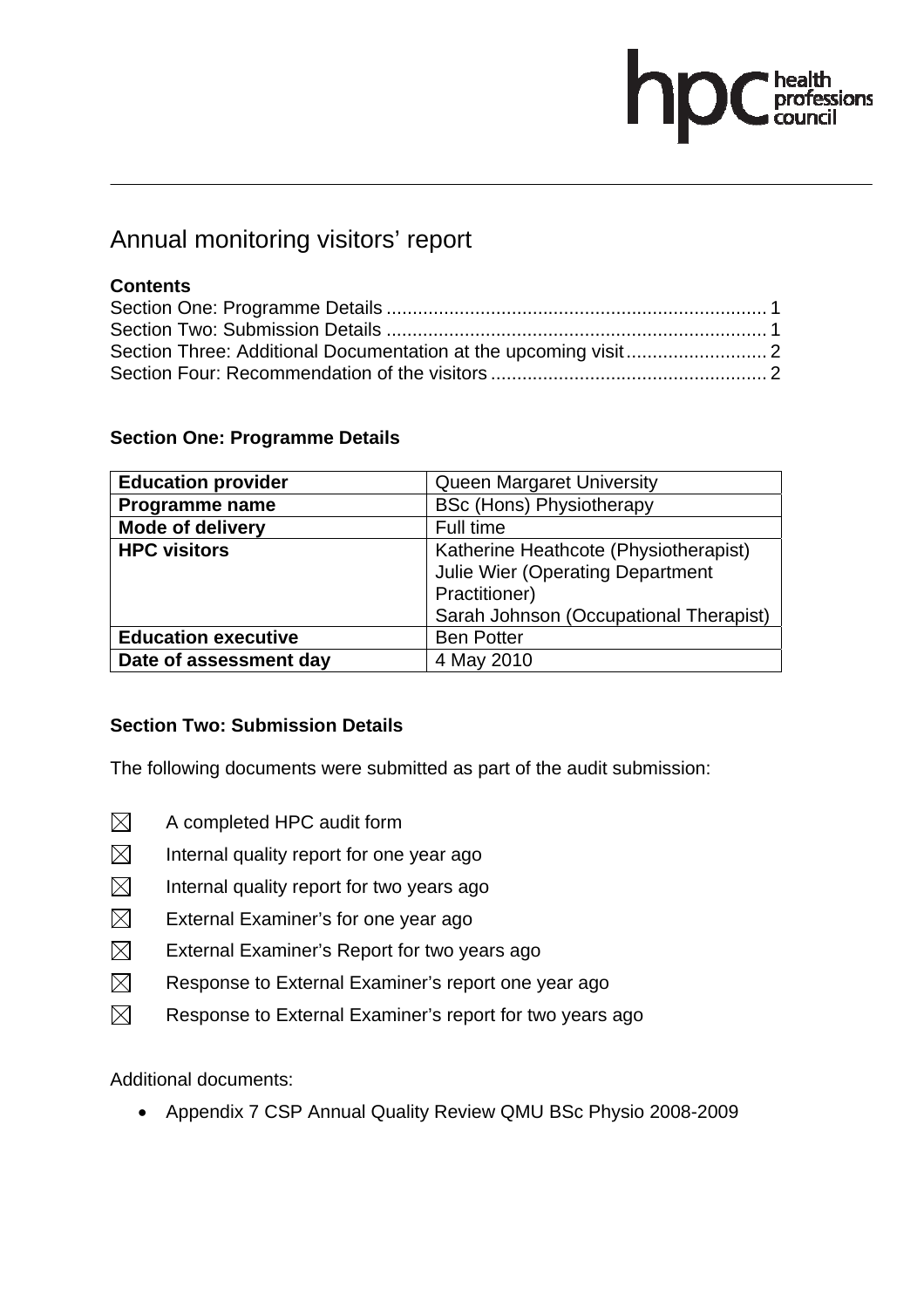#### **Section Three: Additional Documentation**

The visitors agreed that no further documentation was required in order to make a recommendation.

#### **Section Four: Recommendation of the visitors**

There is insufficient evidence that the programme continues to meet the standards of education and training and that those who complete the programme will continue to meet the standards of proficiency for the profession. An approval visit is required to gather information and if necessary place conditions on continued approval of the programme.

The reasons for this are as follows:

## **3.2 The programme must be managed effectively.**

**Reason :** From the documentation received as part of the annual monitoring audit submission the visitors learnt about changes to the programme during the 2006/2007 and 2007/2008 academic years. The visitors noted that the responses to the external examiners' reports provided lacked rigour when addressing concerns raised. The education provider highlighted that many of these issues are intended to be addressed at the upcoming review. As a consequence the visitors could not determine how the education provider is to address these issues for the current cohorts and the students progressing through the existing programme. The visitors felt that the documentation provided did not demonstrate that clear and effective systems were in place to deal with the issues highlighted by the external examiners which may also affect SET 6.5. The visitors therefore highlighted that at the upcoming visit the education provider would need to show evidence that there are effective systems in place to manage the programme and that the concerns of the external examiners addressed in a timely and efficient manner.

#### **6.2 Assessment methods must be employed that measure the learning outcomes and skills that are required to practice safely and effectively.**

**Reason :** In the external examiner's reports reference is made to the volume of summative assessment. While the visitors noted that the programme team intend to address these issues in the upcoming validation event they could not determine how the education provider is to address these issues for the current cohorts and the students progressing through the existing programme. The visitors therefore stated that at the upcoming visit the education provider needs to address the concerns of the external examiners and to ensure these changes are appropriate in measuring the learning outcomes and skill required to practice safely and effectively to demonstrate that this SET continues to be met.

| Date       | Ver. | Dept/Cmte | Doc Type   | <b>Title</b>                    | <b>Status</b> | Int. Aud. |
|------------|------|-----------|------------|---------------------------------|---------------|-----------|
| 2010-06-14 | C    | EDU       | <b>PPR</b> | AM Report - QMU - BSc (Hons) PH | Draft         | Public    |
|            |      |           |            | $-FT$                           | DD: None      | RD: None  |